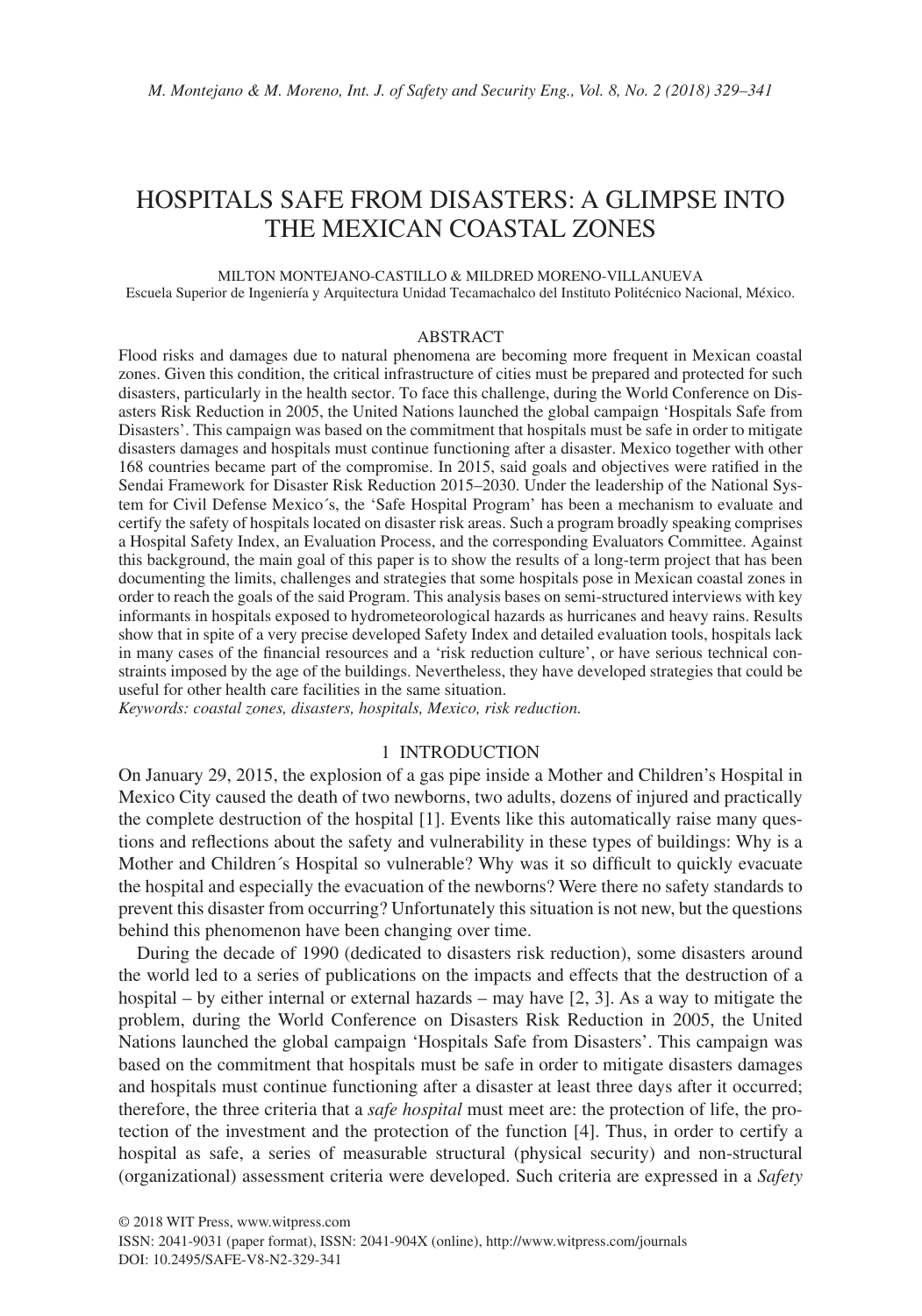*Index* that do date has already been revised and published as a second version [5]. Furthermore, as governments began to focus on measuring the *safety* of hospitals, the academic sector in many countries began to investigate the *vulnerability* of hospitals to 'old risks' (i.e. vulnerability to floods and earthquakes), and more recently the risks and vulnerabilities associated with climate change. Complementing the research on hospital risks and vulnerabilities another field of research was developed; one that has to do with *risk management* in hospitals and has as main question how to overcome the barriers to manage risk in hospitals and the assessment of official risk reduction programs (see Table 1).

| Main questions                                                               | Main objectives                                                                                                | Countries                                                                | Authors (examples)                                                                            |
|------------------------------------------------------------------------------|----------------------------------------------------------------------------------------------------------------|--------------------------------------------------------------------------|-----------------------------------------------------------------------------------------------|
| What are the<br>impacts and<br>consequences<br>of disasters in<br>hospitals? | To make emphasis on<br>the need of a multidis-<br>ciplinary approach to<br>understand and solve<br>the problem | Latin America and<br>the Caribbean                                       | ONU/CEPAL <sup>[3]</sup>                                                                      |
| How safe is a<br>hospital and<br>what does safe<br>mean?                     | Elaborating and apply-<br>ing a hospital safety<br>index                                                       | Mainly Latin<br>America and the<br>Caribbean                             | WHO/PAHO [5]                                                                                  |
| How vulnerable<br>is a hospital?                                             | Seismic vulnerability<br>assessment                                                                            | India<br>Mexico                                                          | Rautela et al. [6]<br>Moran-Rodríguez &<br>Novelo-Casanova <sup>[7]</sup>                     |
| (Risk and<br>vulnerability<br><i>assessment</i> )                            | Flood risk assessment<br>Assessment of disaster<br>preparedness<br>Climate change risks<br>assessment          | Sudan<br>Saudi Arabia<br>Japan<br>Australia and New<br>Zealand           | Abbas & Routray [8]<br>Bajow & Alkhalil [9]<br>Mulyasari et al. [10]<br>Loosemore et al. [11] |
| How well have<br>risk reduction<br>programs been<br>implemented              | Assessing implementa-<br>tion of activities aimed<br>at reducing disaster<br>risks                             | Cambodia, Lao<br>PDR, the Philip-<br>pines and Viet Nam                  | Geroy & Pesigan<br>[12]                                                                       |
| and how to<br>overcome<br>barriers to                                        | Assessing implemen-<br>tation of training in<br>emergencies                                                    | Mexico                                                                   | Cruz-Vega et al. [13]                                                                         |
| achieve imple-<br>mentation?                                                 | To identify barriers and<br>strategies to increase<br>safety                                                   | Iran                                                                     | Yarmohammadian<br>et al. [14]                                                                 |
| (Risk manage-<br>ment)                                                       | To explore resilience<br>strategies                                                                            | United Kingdom<br>and Taiwan                                             | Achour & Price [15]                                                                           |
|                                                                              | To identify and docu-<br>ment successful<br>experiences to makes<br>hospitals safe                             | Argentina, Bolivia,<br>Colombia, Chile,<br>Ecuador, Paraguay<br>and Perú | OPS/OMS [16]                                                                                  |

Table 1: Main subjects around the safety and vulnerability of hospitals as a field of research. *(Source: own elaboration based on the cited references.)*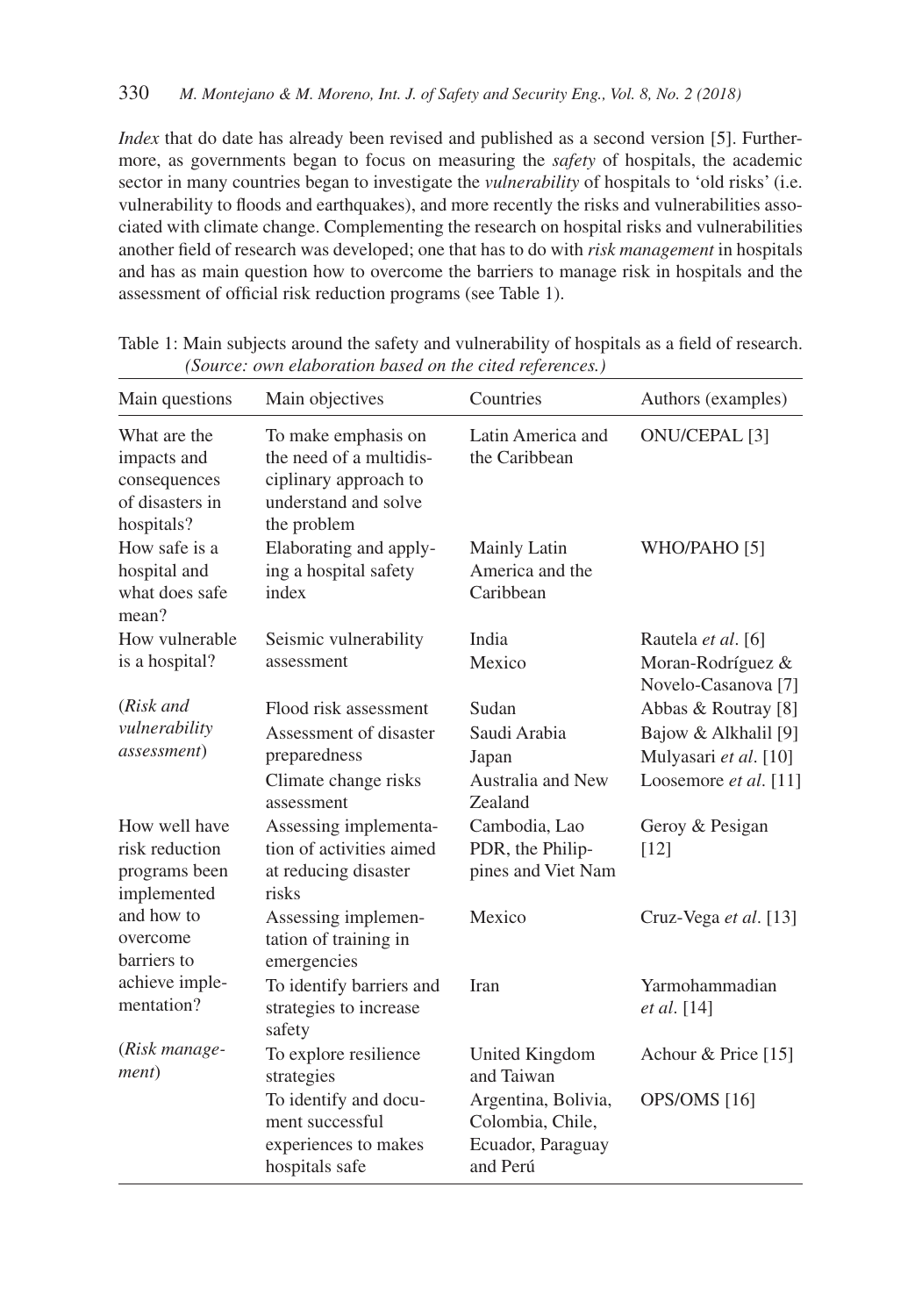It is in the last area of research that this paper inserts as a first approach to document the difficulties and success of risk management in Mexican hospitals, given the scarce literature on the subject in this country.

### 2 THE SAFE HOSPITALS PROGRAM IN MEXICO

The goal to achieve safe hospitals set out in the Hyogo Framework for Action in 2005– and ratified later in Sendai for 2015–2030 [17] – was accepted and signed by 168 countries, including Mexico. Thus, through the National System of Mexican Civil Protection, the Safe Hospital program in Mexico has been establishing since 2006 the instruments, procedures and mechanisms to evaluate and certify the level of safety of a hospital in areas subject to disaster risk in the entire Health System of Mexico. When evaluated, hospitals may be certified in the following three levels of safety [18]:

- 1. *Index Score A* means a good safety level but measures must continue to be taken in the medium and long term.
- 2. *Index Score B* is given to hospitals when short-term measures are required.
- 3. *Index Score C* is given to hospitals that have to undertake urgent measures immediately.

The purpose of assigning those scores is to know what kind of hospitals are available in case of disaster in order to apply the 'Triage' system (classification of patients immediately after the disaster): if the best equipped hospitals (essential hospitals) meet all safety requirements, they would be identified as 'red hospitals' because they will be *safe and able* to receive patients in a critical health condition and can perform complex operations that require special equipment and specialized medical staff. If hospitals are safe but have less infrastructure, they would be classified as 'green hospitals': they could receive patients who are discharged from the red hospitals but cannot perform complex medical tasks. Finally, if hospitals are safe but have just the basic medical equipment, they would be classified as "yellow hospitals" to receive patients for the most basic health functions in case of disaster.

To organize the evaluation of hospitals, the Mexican government divided the National Health System (made up of more than 3,000 hospitals) into three levels of complexity: low, medium and high complexity, the latter corresponding to hospitals that have the capacity to receive and operate victims of a disaster in a critical condition, because they have a certain number of operating rooms, beds, X-rays, Laboratory, ATLS-trained Doctors (Advance Trauma Life Support Course) and other requirements (see Fig. 1).



Figure 1: Organization of hospitals for evaluation into the Safety Hospitals Program in Mexico. Priority in grey. *(Source: own elaboration based on CVOED/IMSS.)*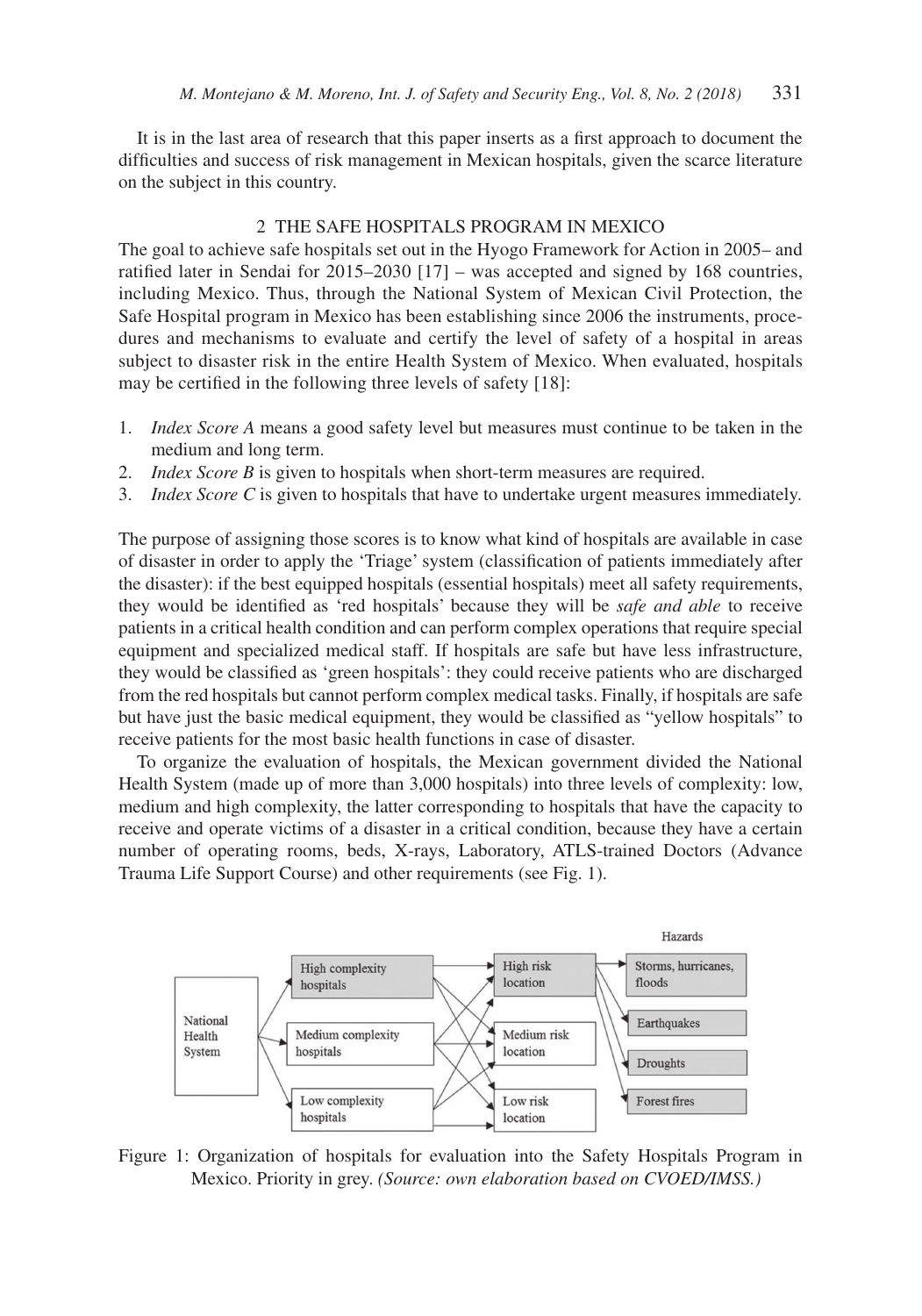Each one of these groups of hospitals (high, medium and low complexity) are located in territories with a different degree of risk: high risk, medium risk and low risk. The risk classification of hospitals was done by states, and it was based on a National Risk Atlas, recalling that in Mexico the exposure to hazards is differentiated and those risks still overlap: 41% of the national territory is exposed to hydrometeorological hazards (Storm, hurricanes and floods), 27% of the territory is exposed to earthquakes; 29% is exposed to drought and 37% is exposed to forest fires [19].

As far as we know, there is no an official or academic publication to show the results of the evaluation at the national level and there are just isolated data. It is known, for example, that from 2007 to 2013, 515 hospitals have been evaluated but the results of that classification (score of safety) is unknown [20]. In addition to these few data, in our bibliographical search there were very few publications about the vulnerability of hospitals in Mexico and no publication was found about the risk management in health facilities, so this work may show a first approach to the advances and obstacles of the implementation of the Safe Hospital Program in Mexico.

## 3 FLOOD RISK MANAGEMENT IN MEXICAN HOSPITALS

Given the regular presence of hurricanes in Mexico and the damages that result from them year after year, it was the intention of the authors of this paper to explore the effectiveness or the difficulty in achieving an acceptable level of safety in Mexican hospitals exposed to hydro-meteorological hazards in coastal zones. Such areas represent a very important tourist destination because of the natural and cultural heritage they have and the economic resources they generate, but they are also a vulnerable area for the population that lives there and whose livelihood depends directly from the touristic affluence.

For the selection of the case studies, we considered first the list of the hospitals classified as the ones of high complexity and high resolution according to the Safe Hospital Program Mexico´s. This list contained a total of 201 hospitals in 2011 [21]. From that list we selected then the hospitals of cities affected by hurricanes in the last years (see Fig. 2). Based on this information and the availability of human and financial resources to travel there, we selected the states of Colima, Jalisco, Chiapas and Tabasco. In each one of these hospitals interviews were carried out on site with emergency managers responsible for the Safe Hospitals Program.



Figure 2: Risk map of Mexico and some of the States affected by hurricanes or floods in the last years. *(Source: own elaboration based on CVOED/IMSS.)*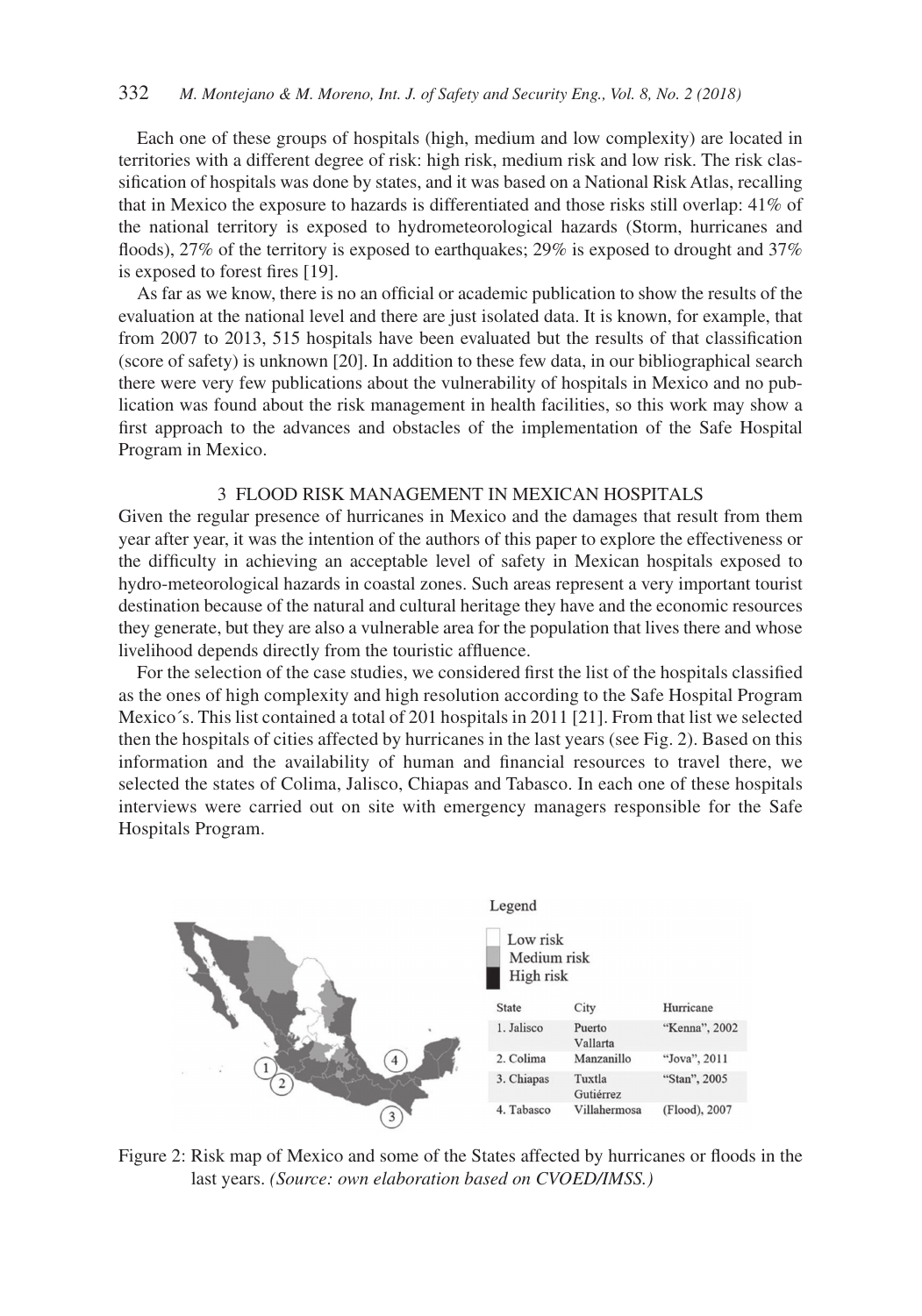To carry out these interviews a questionnaire was formulated in order to document the existing barriers (internal or external) to the implementation of the program as well as the actions and strategies to overcome them; this method was based on the methodology proposed by Yarmohammadian *et al.* [14]. In the absence of a detailed list of hospitals evaluated and/or certified as safe hospitals, this question was the first one of the questionnaire. After obtaining the information in the field, the answers were classified by barriers and strategies *before*, *during* and *after* a flood.

A total of 10 hospitals were documented, representing four different States and four different institutions. We maintained the identity of the respondents anonymous so that no institution is compromised. The sample may seem small but the hospitals are the best equipped and there are just a few of them in each State. That is to say, in the majority of the States, just two or three hospitals are ranked as the ones of high complexity.

#### 3.1 Main differences between hospitals

The first step to analyze the interviews was to make a differentiation between *hospitals with scarce works for certification* and *hospitals with advanced works for certification* (see Table 2). Among the first ones are those hospitals between 40 and 50 years old, for which it is no longer possible or would be too expensive a structural adaptation (stairs, elevators, ramps, etc.) in order to comply with the guidelines of the safe hospital Program; therefore for some of those hospitals the total abandonment of the building is already considered to be replaced by a new hospital even in another location. On the other group, hospitals that have been built more recently (from 5 to 20 years old) have an infrastructure that from the beginning allows them to adjust more easily to the security requirements; nevertheless this condition does not exempt them from having internal risks (i.e. derived from the equipment they handle), external risks, or even *new risks* such as organized crime. It was reported that in the case of some territories, it is common for the hospital to receive a patient that was victim of a criminal act, and who is in danger of being shot again at the hospital by a criminal group. This is a situation that puts at risk the medical staff. For this reason, one of the doctors is even submitting a normative protocol to ensure the life of the patient and the hospital staff.

A notable difference is the impact that both types of hospitals have received after a flood due to the presence of hurricanes or torrential rains. While better prepared hospitals have had only small leaks of water on ceilings or walls, unprepared hospitals had completely evacuated the building and taken patients to other hospitals. However, a common affectation to both types of hospitals during a flood is the lack of accessibility to the hospital because the streets surrounding it are flooded.

With regard to the management of the hospital, those responsible for the implementation of the Safe Hospital Program may be doctors, architects, or administrative personnel involved in civil protection. Their years of experience do not make a difference in both cases, although the knowledge about the Safe Hospital Program does. In certified hospitals or close to certification, some risk managers know the Program perfectly because they themselves are evaluators and they have evaluated other health facilities. This knowledge allows them to have a very clear vision of the tasks that must be done to increase the safety on a precise goals hierarchy and in a very timely manner (for example, budget needed to reinforce the hospital infrastructure, evidences of the drills performed, specialized equipment acquired, and equipment needed in the emergency area, dates of the next evaluation, etc.). On the other hand, in the less prepared hospitals, it was commented that they lack of evaluators or the staff is just next to receive the training to understand the functions and components of the same.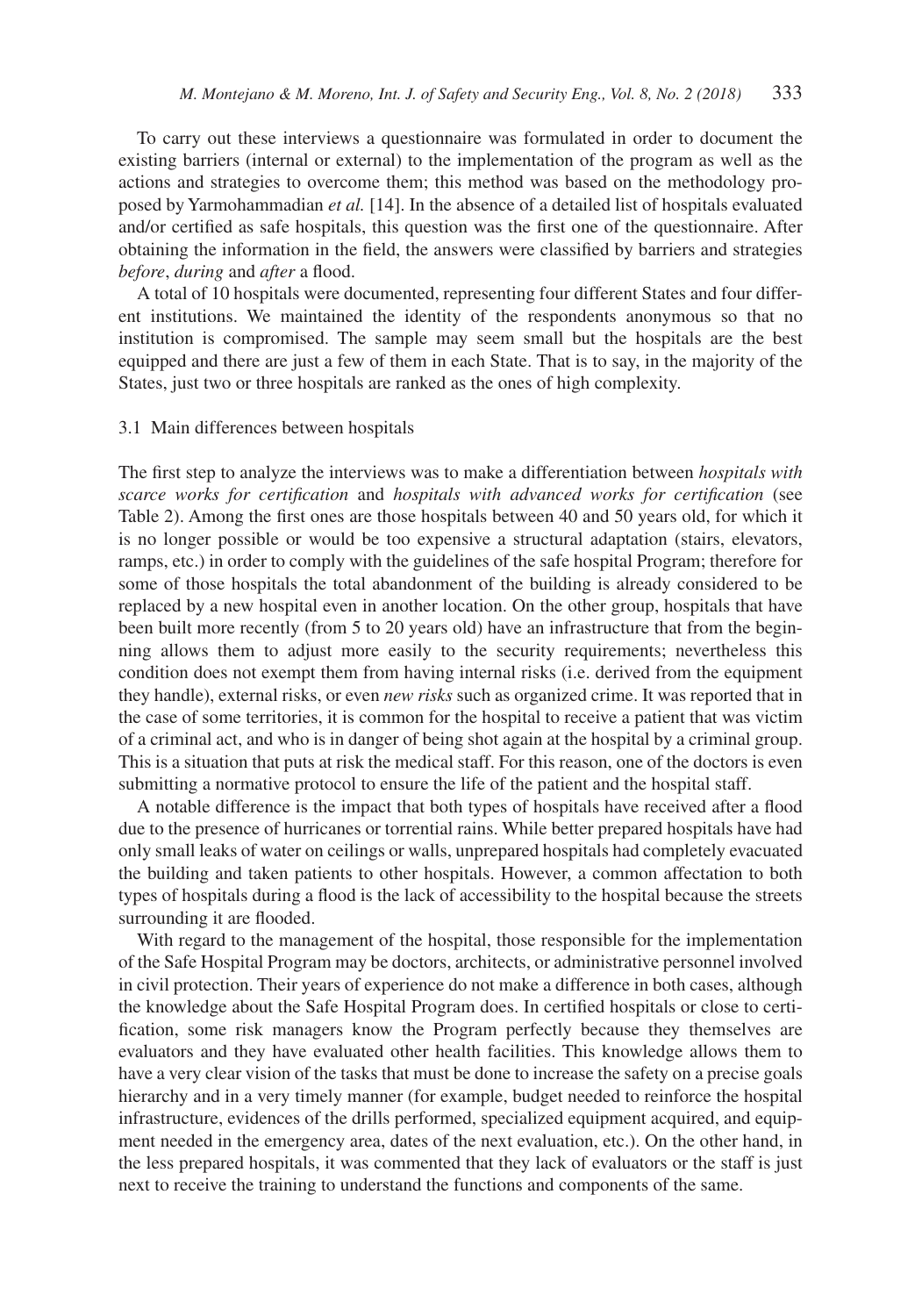Table 2: Comparison of Mexican Hospitals according to requirements compliance in the Safe Hospitals Program. *(Source: Own elaboration based on interviews to hospital emergency managers.)*

| Characteristics                                                                                               | Hospitals with scarce works<br>for certification                                                                                                                                                          | Hospitals with advanced<br>works for certification                                                                                                        |
|---------------------------------------------------------------------------------------------------------------|-----------------------------------------------------------------------------------------------------------------------------------------------------------------------------------------------------------|-----------------------------------------------------------------------------------------------------------------------------------------------------------|
| Age of the building<br>Internal risks reported                                                                | Around 40-50 years old<br>Explosion risk of hermetic<br>equipment (boilers, auto-<br>claves) and explosions risks<br>derived from chemicals and<br>energy supply accidents.                               | Around 20 years<br>Fire risk, gas installations and<br>chemicals (explosion risks).                                                                       |
| External risks reported                                                                                       | Flood risk, earthquake risk,<br>torrential rains, gas explo-<br>sions, gas stations, epidemics,<br>and the proximity to massive<br>concentration of people in<br>public spaces like parks and<br>markets. | Proximity to a river, proximity<br>to gas stations, proximity to<br>boilers of supermarkets in the<br>surroundings, geological risks,<br>organized crime. |
| Type of damages as a<br>consequence of past<br>disasters                                                      | Flood into the hospital during<br>hurricanes,<br>Disruption of hospital activi-<br>ties or the complete evacua-<br>tion of patients during floods.<br>Reception of patients from<br>other hospitals.      | Minimum damages in ceilings<br>and walls (leaks).                                                                                                         |
|                                                                                                               | Lack of accessibility from the<br>outside.                                                                                                                                                                | Lack of accessibility from the<br>outside in case of flood.                                                                                               |
| Degree of knowledge<br>of the Safe Hospital<br>Program                                                        | Variable knowledge of the<br>Program.                                                                                                                                                                     | Very good knowledge of the<br>Program.                                                                                                                    |
| Certified evaluators as<br>part of the hospital staff                                                         | There are no certified evalua-<br>tors in the hospital.                                                                                                                                                   | The hospital staff themselves<br>are evaluators of the Safe<br>Hospital Program.                                                                          |
| Years of experience of<br>the safety manager at the<br>hospital                                               | Variable                                                                                                                                                                                                  | Variable                                                                                                                                                  |
| Field of expertise of the<br>emergency manager                                                                | Variable                                                                                                                                                                                                  | Variable                                                                                                                                                  |
| Detailed record of done<br>and pendant tasks to<br>compel with the Safe<br>Hospital Program re-<br>quirements | Diffuse goals to increase the<br>safety of the hospital.                                                                                                                                                  | Clear record of the tasks done<br>to increase the safety of the<br>hospital with evidences shown<br>to the interviewer.                                   |
| Relocation plans                                                                                              | Relocation plan for the older<br>hospitals.                                                                                                                                                               | No plans.                                                                                                                                                 |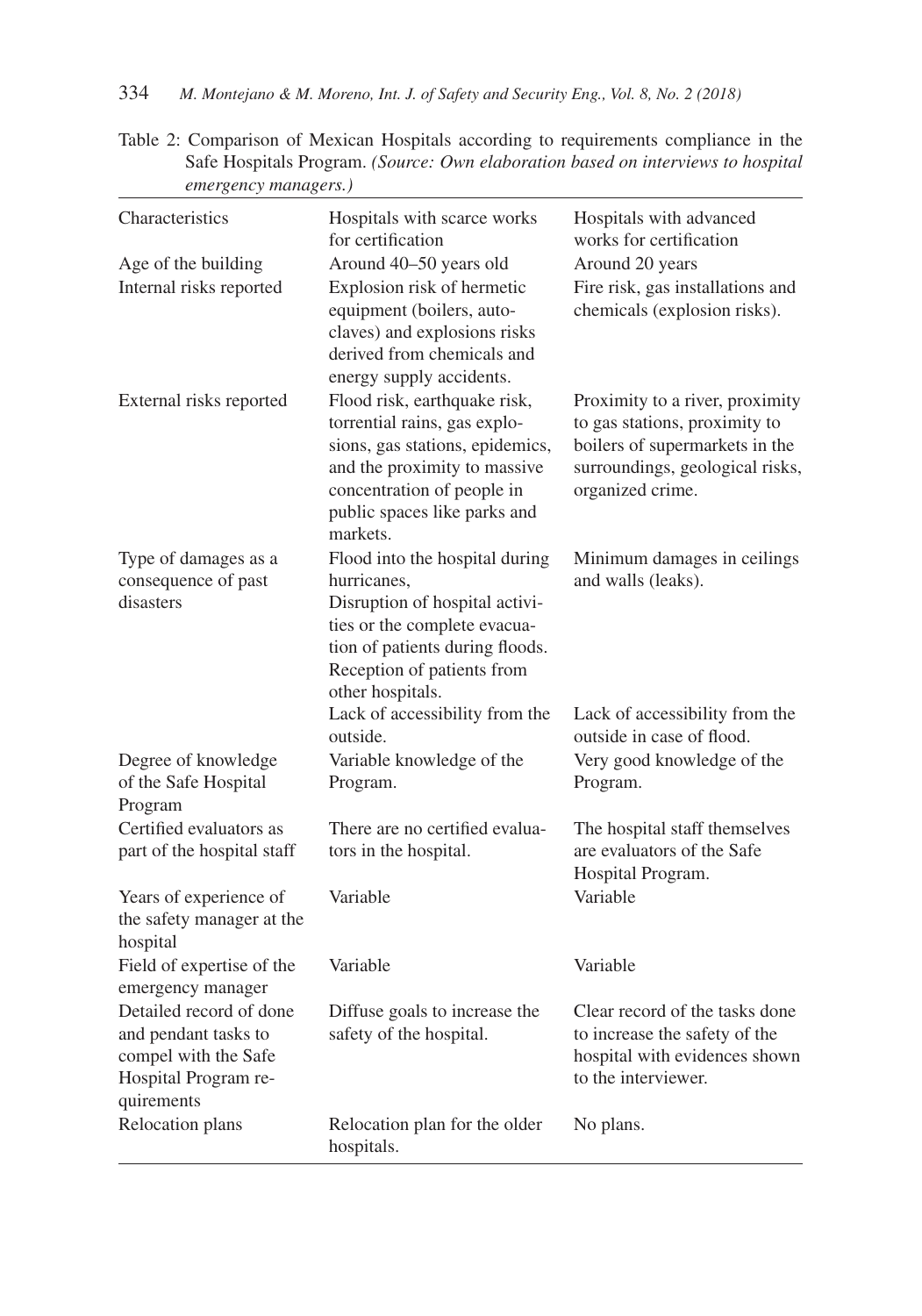#### 3.2 Barriers and Strategies for the Safe Hospital Program Certification

The age of the hospital, in addition to the – above mentioned – structural constraints also imposes barriers to the growth of the hospital for both permanent growth (i.e. new emergency rooms) and the emergency expansion that would allow the growth of the hospital, that is to say, a provisional growth to let the hospital expand temporarily to receive massive victims. The inability to expand the hospital also does not allow a growing number of patients to be treated, which keeps the hospital in permanent overpopulation, reducing the probability of receiving more patients in critical situations (see Table 3).

Administratively, the fact that the Safe Hospitals Program it is not completely mandatory, that impedes risk reduction actions from being a priority. In other cases there are already plans but they do not have a continuity due the change of administrations or they just require too much paperwork to be implemented. In addition staff must organize their time among many other responsibilities due to the lack of staff. As a consequence a reactive attitude towards risk reduction prevails over a preventive one.

Financial reasons were reported as another impediment to certifying the hospital. Since there is no specific budget for this program, this makes it difficult to the hospital to pay some technical works. An example of this is the technical opinions about the structural safety of the building. In addition, the lack of budget also makes it difficult to update some equipment or hire more staff or built more rooms to expand the hospital.

Finally, in almost all hospitals, a reactive and non-preventive attitude is one of the obstacles that prevent hospital staff from getting involved in the hospital's safety work. Certainly the economic part is fundamental to solve needs and increase the safety in hospitals, but one way to maximize the scarce economic resources is that investments in the emergency area (structural and non-structural) can also be planned to be useful for disaster preparedness, as stated by the respondents (see Table 4). An example of this is the expansion of the emergency area that considers decontamination requirements or the availability of medical equipment differentiated between children and adults in case of emergencies or disasters.

On the other hand, in spite of the economic restrictions that every institution faces, fortunately many nonstructural strategies were documented that are not necessarily expensive and can be done before, during or after a flood and just require a certain level of organization (see Tables 4 and 5). Examples of those measures are: risk mapping around the hospital that can be done by the same medical staff; emergency drills and drills for the use of the Triage system for the classification of patients in case of disaster; an internal plan for emergencies and above all the communication and coordination with civil protection authorities before and during a disaster. A fundamental aspect to implement the said strategies is the certification of evaluators of the Safe Hospital Program, which is a free course and that enables the medical staff to organize and execute this type of tasks.

For taking the evaluator course it is not necessarily a requirement to be a doctor or an emergency specialist, since each professional acquires an overview of the program but can deepen and contribute from his/her respective area of work: medicine, emergency, nursing, administration, engineering, construction or other fields. Indeed, the multidisciplinarity is a strength of the Program because each specialist focuses on his/her field of experience during an evaluation (i.e. the engineers focus on the structural aspects of the hospital).

An aspect that may help to solve some of the said barriers is the fact that the Safe Hospital Program was already established in the Mexican General Law on Civil Protection published in 2012 [22], and in the Official Mexican Norm NOM-016-SSA3-2012, that establishes the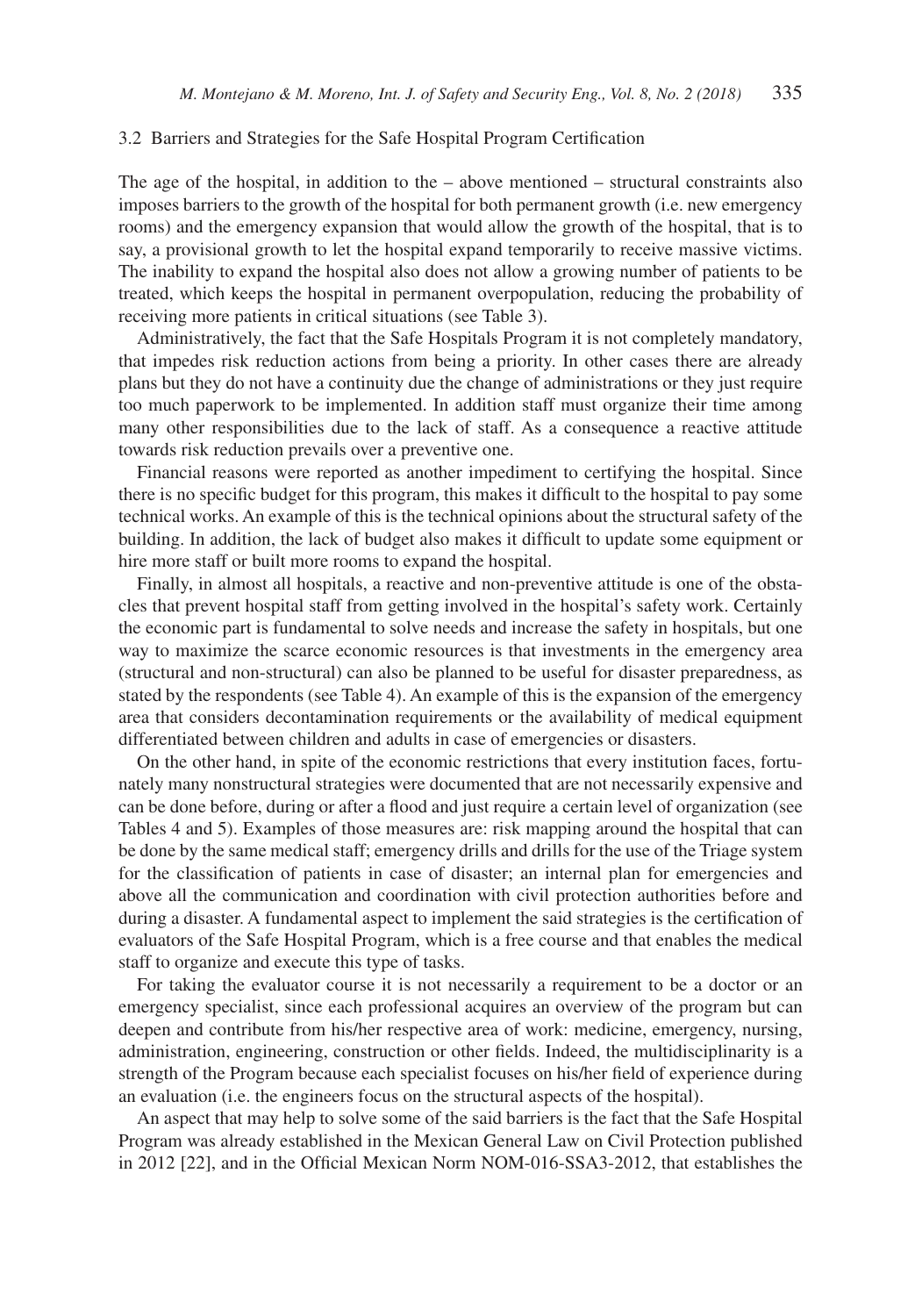Table 3: Barriers to comply with the Safe Hospitals Program in Mexican coastal zones. *(Source: Own elaboration based on interviews to hospital emergency managers.)*

| Type of barriers                  | Barriers to increase safety                                                                                                                                                                            |
|-----------------------------------|--------------------------------------------------------------------------------------------------------------------------------------------------------------------------------------------------------|
| Technical and<br>physical factors | At the time of construction of the hospital there were no zoning laws<br>and the hospital was built too close to the river.<br>Hospital was built before the paving of the streets. As a consequence,  |
|                                   | the street level is higher than the one of the hospital and water enters<br>the building during heavy rains.                                                                                           |
|                                   | Age of the building. Due to the period of construction the hospital<br>does not have ramps to enable evacuation, it lacks of elevators and<br>stairs of emergency, etc.                                |
|                                   | Lack of space for regular activities and emergency expansion.                                                                                                                                          |
|                                   | Overpopulation of hospitalized patients (they function at 300% of<br>the capacity). Lack of beds. In case of disaster, they cannot receive<br>patients. Neighbour hospitals are in the same situation. |
|                                   | Inaccessibility to the hospital in case of disasters.                                                                                                                                                  |
|                                   | Reactive maintenance to equipment rather than preventive<br>maintenance.                                                                                                                               |
|                                   | Evacuation routes and identification of safe areas inside the hospital<br>are not defined or not complete defined.                                                                                     |
| Institutional<br>factors          | There are other priorities and the Safe Hospital Program is not a                                                                                                                                      |
|                                   | mandatory program.                                                                                                                                                                                     |
|                                   | In some cases lack of commitment from hospital authorities. Only<br>reactive responses.                                                                                                                |
|                                   | The existing disaster preparedness remains just at a planning level.                                                                                                                                   |
|                                   | There are no continuity of plans because of the change of the<br>authorities.                                                                                                                          |
|                                   | The existing plans are focused on emergency and not on prevention.<br>There are no enough staff hospital and more time is required to attend<br>the program needs and requirements.                    |
|                                   | Lack of experts to evaluate the hospital safety.                                                                                                                                                       |
|                                   | Bureaucracy as an obstacle of the safety works.                                                                                                                                                        |
|                                   | The requirements for certification are completed but there is still no an<br>official request to certify.                                                                                              |
|                                   | Lack of protocols for some kind of risks (i.e. how to deal with victims<br>of organized crime.                                                                                                         |
| <b>Financial factors</b>          | There is no a specific budget to the Safe Hospital Program.<br>Scarcity of financial resources.                                                                                                        |
|                                   | In a pre-evaluation, the cost of expert/technical opinions on structural,<br>energy, electrical and gas installations is very expensive.                                                               |
|                                   | There are no enough medical equipment.                                                                                                                                                                 |
|                                   | The existent equipment cannot be updated.                                                                                                                                                              |
| Human factors                     | There is no a 'culture of risk'. Reactive instead of preventive responses.                                                                                                                             |
|                                   | Lack of commitment from hospital staff.                                                                                                                                                                |
|                                   | Interest in prevention actions just in the aftermath of the disaster.                                                                                                                                  |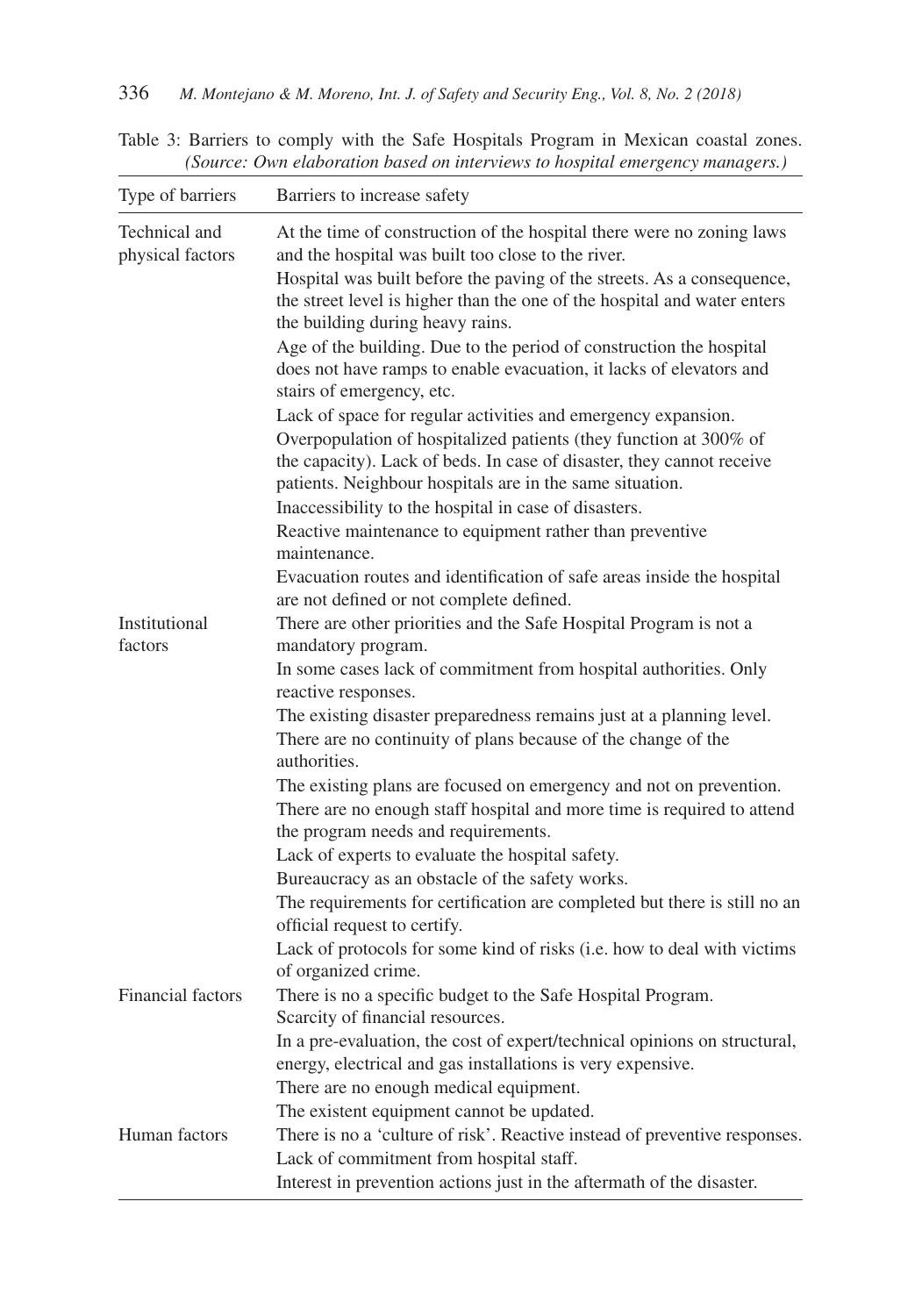Table 4: Strategies to reduce vulnerability to floods in Mexican hospitals in coastal zones and the main resources required. *(Source: Own elaboration based on interviews to hospital emergency managers.)*

| Strategy to reduce vulnerability/Main resource required: $F = Financial$ ; O = Organizational |     |
|-----------------------------------------------------------------------------------------------|-----|
| Before the flood                                                                              |     |
| Structural strategies                                                                         |     |
| To have several entrances to the hospital to enable accessibility.                            | (F) |
| To expand the Emergency Room considering disaster preparedness too (for example               | (F) |
| a decontamination room with enough room for the patient stretcher).                           |     |
| A differential equipment in the emergency room for children and adult patients.               | (0) |
| Adaptation of the street to serve as a dam to prevent water from entering the                 | (F) |
| hospital.                                                                                     |     |
| Construction of a retaining wall close to rivers (with the support of the municipality).      | (0) |
| Non-structural strategies                                                                     |     |
| Elaboration of hazards maps around the hospital (500 meters around) produced by               | (0) |
| the hospital staff.                                                                           |     |
| To have and to follow a plan for -permanent-expansion/construction of the hospital.           | (F) |
| To have a plan for emergency/temporal expansion with a triage system (an                      | (0) |
| emergency expansion of at least 100%).                                                        |     |
| Commitment of the hospital staff according to their own experience and field of               | (0) |
| knowledge.                                                                                    |     |
| Permanent management to get resources and get financing from other institutions.              | (0) |
| To motivate the staff to become evaluators.                                                   | (0) |
| Physicians with ATLS training (Advance Trauma Life Support), a special training               | (0) |
| for doctors.                                                                                  |     |
| Training courses for the hospital staff.                                                      | (0) |
| To make mandatory some of the activities to prepare the certification.                        | (0) |
| To define emergency brigades (fire brigade, for example).                                     | (0) |
| Periodical and permanent drills of evacuation during flood and earthquakes                    | (0) |
| (involving staff and patients).                                                               |     |
| Drill of patients-decontamination (chemical-biological).                                      | (0) |
| Rope Descent/Rope rescue of patients (staff is at random selected for the drill once a        | (O) |
| year).                                                                                        |     |
| Cardiopulmonary resuscitation training and drills.                                            | (0) |
| Plan of response during floods.                                                               | (0) |
| To perform Tsunami drill in coordination with authorities of civil protection and             | (0) |
| other hospitals of the region.                                                                |     |
| A precise diagnostics of the state of crucial machinery in case of disaster (water,           | (F) |
| energy, fire extinguishers, and so on).                                                       |     |
| To exchange risk management plans and strategies with other hospitals.                        | (0) |
| Before a heavy precipitation, portable water pumps are transferred to the hospital to         | (F) |
| suction water during flood.                                                                   |     |
| Insurance of the hospital.                                                                    | (F) |
| To elaborate an internal plan for emergencies and civil protection (for evacuation).          | (0) |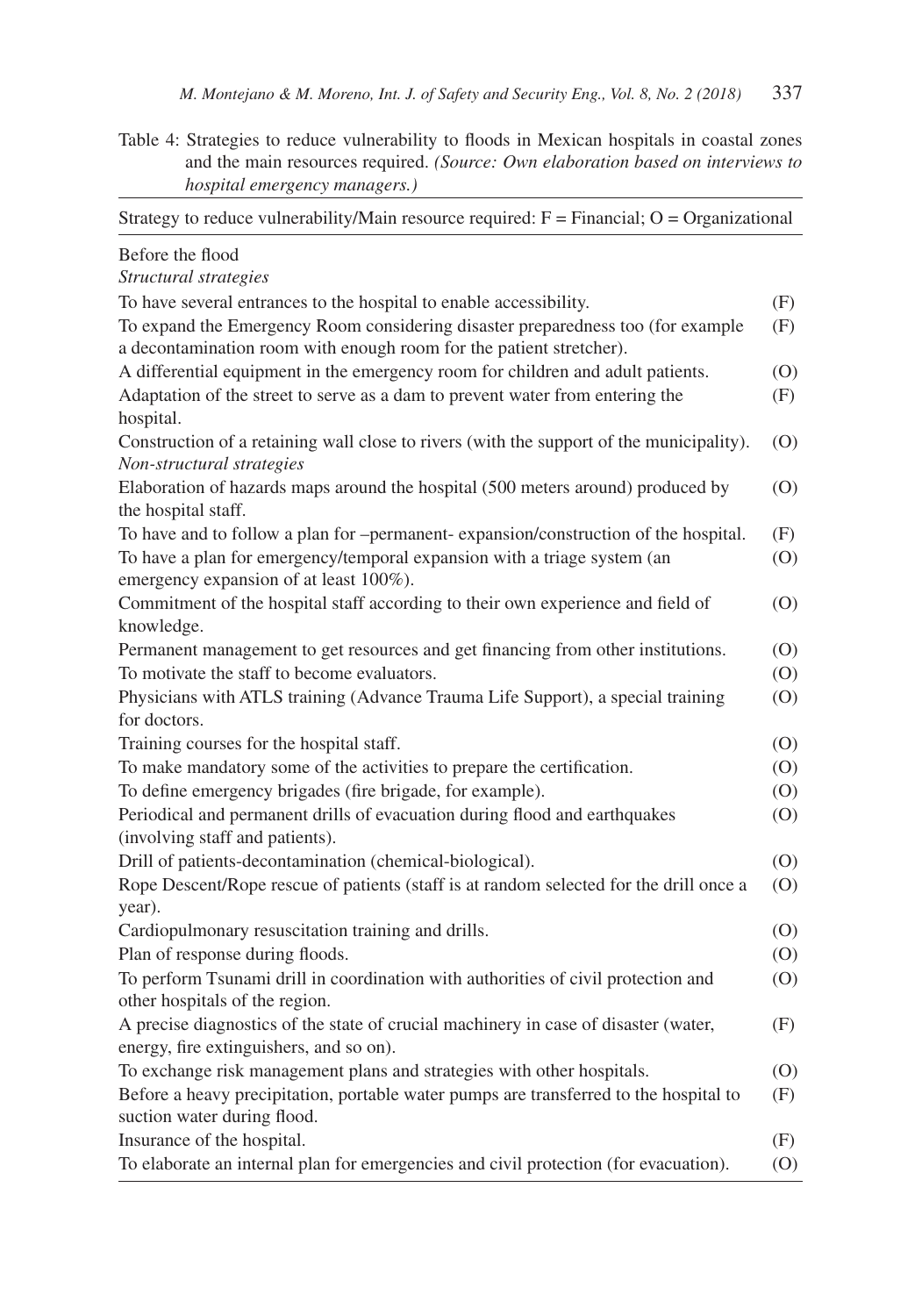Table 5: Strategies to reduce vulnerability to floods in Mexican hospitals in coastal zones and the main resources required. *(Source: Own elaboration based on interviews to hospital emergency managers.)*

| Strategy to reduce vulnerability/Main resource required: $F = Financial$ ; $O = Organizational$                                             |            |  |  |  |
|---------------------------------------------------------------------------------------------------------------------------------------------|------------|--|--|--|
| During the flood                                                                                                                            |            |  |  |  |
| Non-Structural strategies                                                                                                                   |            |  |  |  |
| Maintain communications with civil protection to evacuate staff and patients on<br>time, if necessary.                                      | (0)        |  |  |  |
| If necessary, to evacuate patients and hospital staff to other hospitals.                                                                   | (0)        |  |  |  |
| Triage system after evacuation                                                                                                              | (0)        |  |  |  |
| The hospital staff organizes to take care of the evacuated patients.<br>Structural strategies                                               | (O)        |  |  |  |
| If necessary, to rent another facility to give continuity of operations to the health<br>care.                                              | (F)        |  |  |  |
| After the flood                                                                                                                             |            |  |  |  |
| Structural strategies                                                                                                                       |            |  |  |  |
| Technical inspection of the building structure after the flood to guarantee the safety.<br>To build a new hospital (as an extreme solution) | (F)<br>(F) |  |  |  |

minimum characteristics of infrastructure and equipment for hospitals and specialized medical practices, and where the Checklist to apply the Safety Index appears [23].

#### 4 CONCLUSIONS

The certification within the Safe Hospital Program represents a great challenge for any hospital in any institution because it involves a large number of aspects of a technical, administrative and financial nature; above all the implementation of the program demands a preventive attitude. The identified barriers should not be underestimated, as there are many other priorities in a highly complex hospital. In this sense, the institutional guidelines for making hospitals safe would require a more coercive character, so that recommendations to reduce vulnerability were actually implemented. At the same time, more financial resources are required to retrofit or, if necessary, replace inadequate hospitals with new infrastructure; it was observed that the age of hospitals is a strong limitation when new interventions or expansion is needed. Therefore, financial instruments for prevention and reinforcement should be a fundamental component in federal and institutional programs. The historical memory of the disaster also seems to be very important, as hospitals that have been impacted by disasters recently seem to be more aware of the need to prepare. Keeping in mind the occurrence of past damage could be an important point for the promotion of a culture of risk reduction. This reinforcement should involve the different levels of the hospital, both operational and managerial. Within the field of architecture there are many things that can be done too, both for the adaptation of old hospitals as well as for the creation of new paradigms of hospital design to accommodate the new requirements, not only those ones related to safety but also the possibilities to be flexible and adaptable to new and changing circumstances.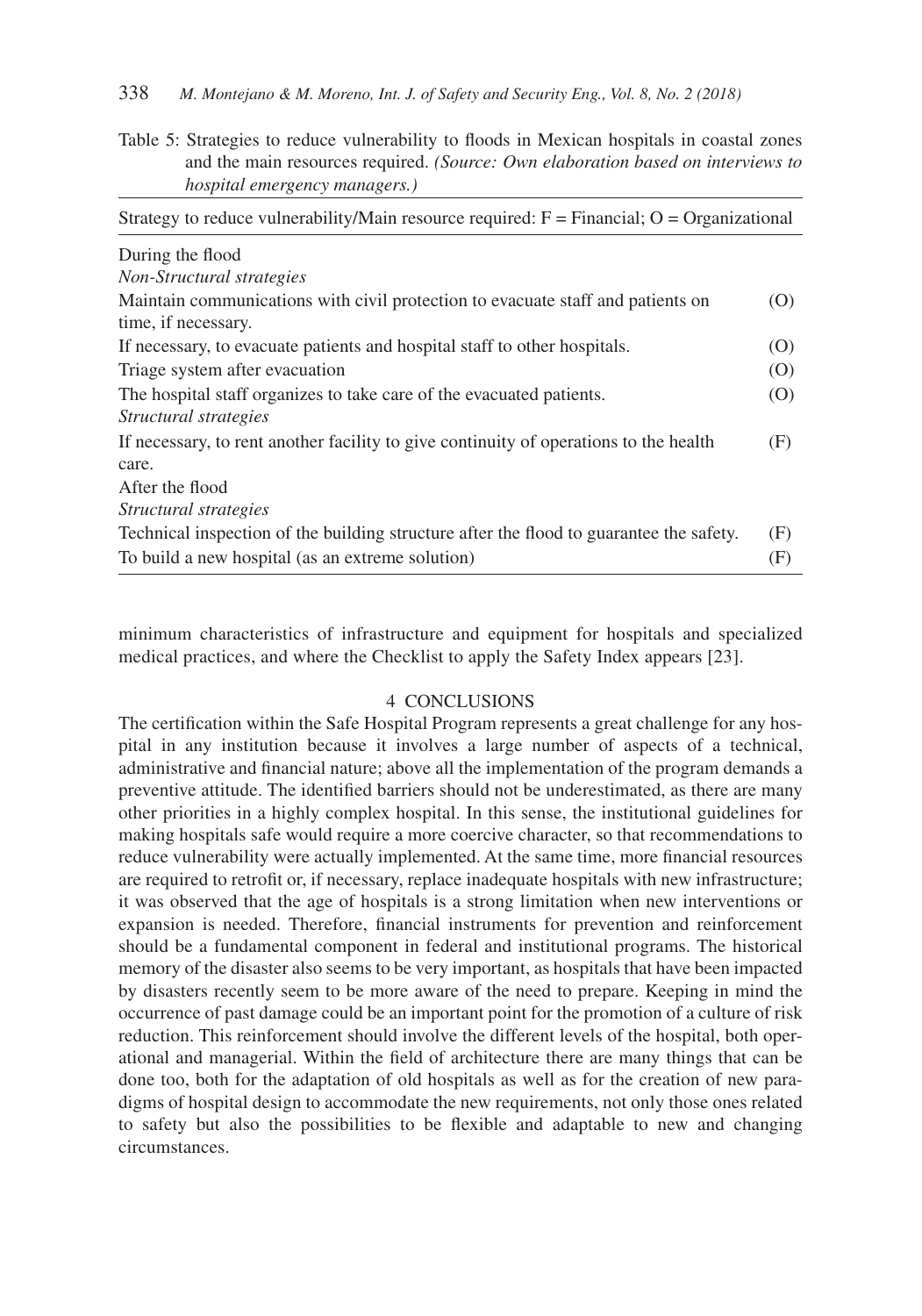### ACKNOWLEDGEMENTS

The authors of this paper are especially grateful to Dr. Sergio Germán Burgos Salcedo for having shared with us his great experience and deep knowledge on the safety of hospitals, particularly in the strategies part. We also thank Dulce Mara Rojas García, Adriana Jiménez Leyva and Francisco Javier Pérez Madrigal for their support in conducting some of the interviews. This article is a product of the research project IPN-SIP 20144135, funded by the Secretaría de Investigación y Posgrado del Instituto Politécnico Nacional.

#### **REFERENCES**

- [1] Véliz-Pintos, R.A., Reflexiones de un pediatra ante la explosión de gas en un Hospital Materno Infantil de la Ciudad de México. *Revista Mexicana de Pediatr*ía*,* **82**(1), pp. 3–4, available at www.medigraphic.com/pdfs/pediat/sp-2015/sp151a.pdf, 2015 (accessed 16 December 2016).
- [2] Organización Panamericana de la Salud, *Conferencia Internacional sobre Mitigación de Desastres en Instalaciones de Salud*, available at www.paho.org/disasters/ index.php?option=com\_content&view=article&id=664:international-conferenceon-disaster-mitigation-in-heath-facilities&Itemid=924&lang=es (accessed 08 January 2015).
- [3] ONU/CEPAL, *Impacto Económico de los Desastres Naturales en la Infraestructura de Salud*; ONU/CEPAL: México, 1996.
- [4] International Strategy for Disaster Reduction/World Health Organization/World Bank, *Hospitals Safe from Disasters, Reduce Risk, Protect Health Facilities, Save Lives, 2008–2009 World Disaster Reduction Campaign,* ISRD/WHO/World Bank, available at www.unisdr.org/files/1347\_wdrc20082009informationkit.pdf (accessed 16 December 2016).
- [5] World Health Organization/Pan American Health Organization. *Hospital Safety Index: Guide for Evaluators* – 2nd ed., WHO: Geneva, available at www.who.int/hac/techguidance/hospital\_safety\_index\_evaluators.pdf?ua=1, 2015 (accessed 07 September 2016).
- [6] Rautela, P., Girish C.J. & Bhupendra, B., Seismic vulnerability of the health infrastructure in the Himalayan township of Mussoorie, Uttarakhand, India. *International Journal of Disaster Resilience in the Built Environment*, **2**(3), pp. 200–209, 2011. https://doi.org/10.1108/17595901111167088
- [7] Morán-Rodríguez, S. & Novelo-Casanova, D.A., Seismic vulnerability assessment of Health facilities in Mexico City, Mexico. *WIT Transactions on The Built Environment*, vol 150, WIT Press, available at www.witpress.com/elibrary/wit-transactions-on-thebuilt-environment/150/33931, 2015 (accessed 05 September 2016).
- [8] Abbas, H.B. & Routray, J.K., A semi-quantitative risk assessment model of primary health care service interruption during flood: case study of Aroma locality, Kassala State of Sudan. *International Journal of Disaster Risk Reduction*, **6**, pp. 118–128, 2013. http://dx.doi.org/10.1016/j.ijdrr.2013.10.002
- [9] Bajow, N.A. & Alkhalil, S.M., Evaluation and analysis of hospital disaster preparedness in Jeddah. *Health,* **6**, pp. 2668–2687, 2014. http://dx.doi.org/10.4236/health.2014.619306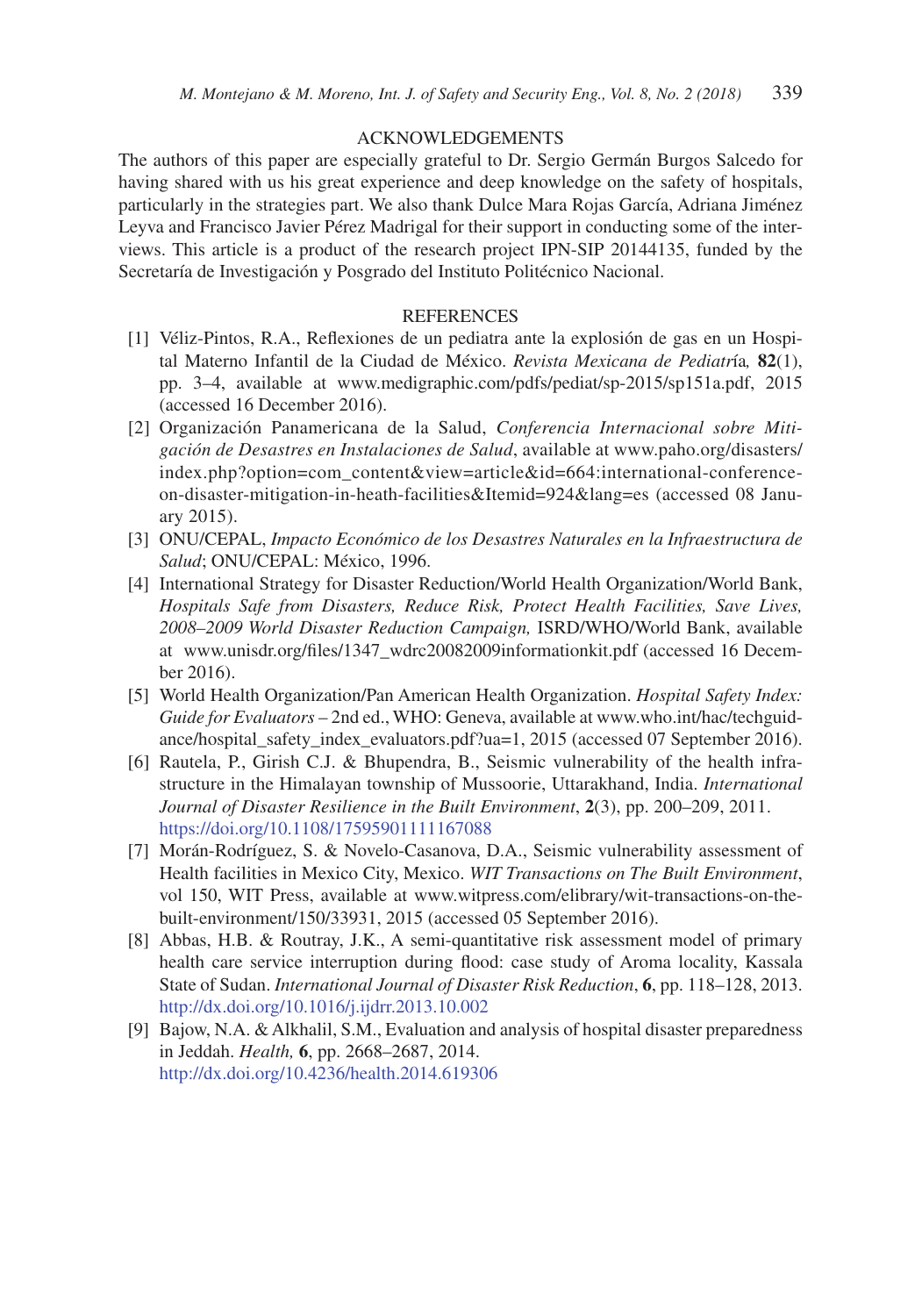- [10] Mulyasari, F., Satomi, I., S., Prashar, S., Isayama, K., Basu, M., Srivastava, N. & Shaw, R., Disaster preparedness: looking through the lens of hospitals in Japan. *International Journal of Disaster Risk Science*, **4**(2), pp. 89–100, 2013. Available at: https://link. springer.com/article/10.1007/s13753-013-0010-1 (accessed 28 October 2014). https://doi.org/10.1007/s13753-013-0010-1
- [11] Loosemore, M., Carthey, J., Chandra, V. & Chand, A.M., Climate change risks and opportunities in hospital adaptation. *International Journal of Disaster Resilience in the Built Environment*, **2**(3), pp. 210–221, 2011. http://dx.doi.org/10.1108/17595901111167097
- [12] Geroy, L.S.A. & Pesigan, A.M., Disaster risk reduction for health facilities in the Western Pacific Region. *International Journal of Disaster Resilience in the Built Environment*, **2**(3), pp. 268–277, 2011. https://doi.org/10.1108/17595901111167132
- [13] Cruz-Vega, F., Loría-Castellanos, J., Hernández-Olivas, I.P., Franco-Bey, R., Ochoa-Ávila, C. & Sánchez-Badillo, V., Experiencia en capacitación en emergencias de la División de Proyectos Especiales en Salud, Instituto Mexicano del Seguro Social. *Cirugía y Cirujanos*, **84**(2), pp. 127–134, 2016. Available at: http://www.sciencedirect. com/science/article/pii/S0009741115002881 (accessed 13 September 2016). https://doi.org/10.1016/j.circir.2015.12.001
- [14] Yarmohammadian, M.H., Atighechian, G., Shams, L. & Haghshenas, A., Are hospitals ready to response to disasters? Challenges, opportunities and strategies of Hospital Emergency Incident Command System (HEICS). *Journal of Research in Medical Sciences*, **16**(8), 1070–1077, 2011. Available at: www.ncbi.nlm.nih.gov/pmc/articles/ PMC3263085/. (accessed 16 June 2014).
- [15] Achour, N. & Price, A.D.F., Resilience strategies of healthcare facilities: present and future. *International Journal of Disaster Resilience in the Built Environment*, **1**(3), pp. 264–276, 2010. https://doi.org/10.1108/17595901011080869
- [16] Organización Panamericana de la Salud/Organización Mundial de la Salud, *Comunidades Resilientes a través de Redes de Salud Seguras frente a Desastres en América del Sur*, OPS/OMS, available at www.cridlac.org/digitalizacion/pdf/spa/doc19246/ doc19246-contenido.pdf, 2012 (accessed 13 September 2016).
- [17] UNISDR (United Nations International Strategy for Disaster Reduction). *Sendai Framework for Disaster Risk Reduction 2015–2030,* available at: www.preventionweb. net/files/43291\_sendaiframeworkfordrren.pdf, 2015 (accessed 13 September 2016).
- [18] Cruz, Felipe, Mexico: Applying the "Hospital Safety Index", available at http://safehospitals.info/index.php?option=com\_content&task=view&id=119&Itemid=188, 2009 (accessed 28 January 2014).
- [19] SEGOB/Banco Mundial, FONDEN: *Mexico's Natural Disaster Fund A Review. The International Bank for Reconstruction and Development*/The World Bank, p. 3, available at: www.proteccioncivil.gob.mx/work/models/ProteccionCivil/Almacen/fonden\_ resumen\_ejecutivo.pdf, 2012 (accessed 12 June 2013).